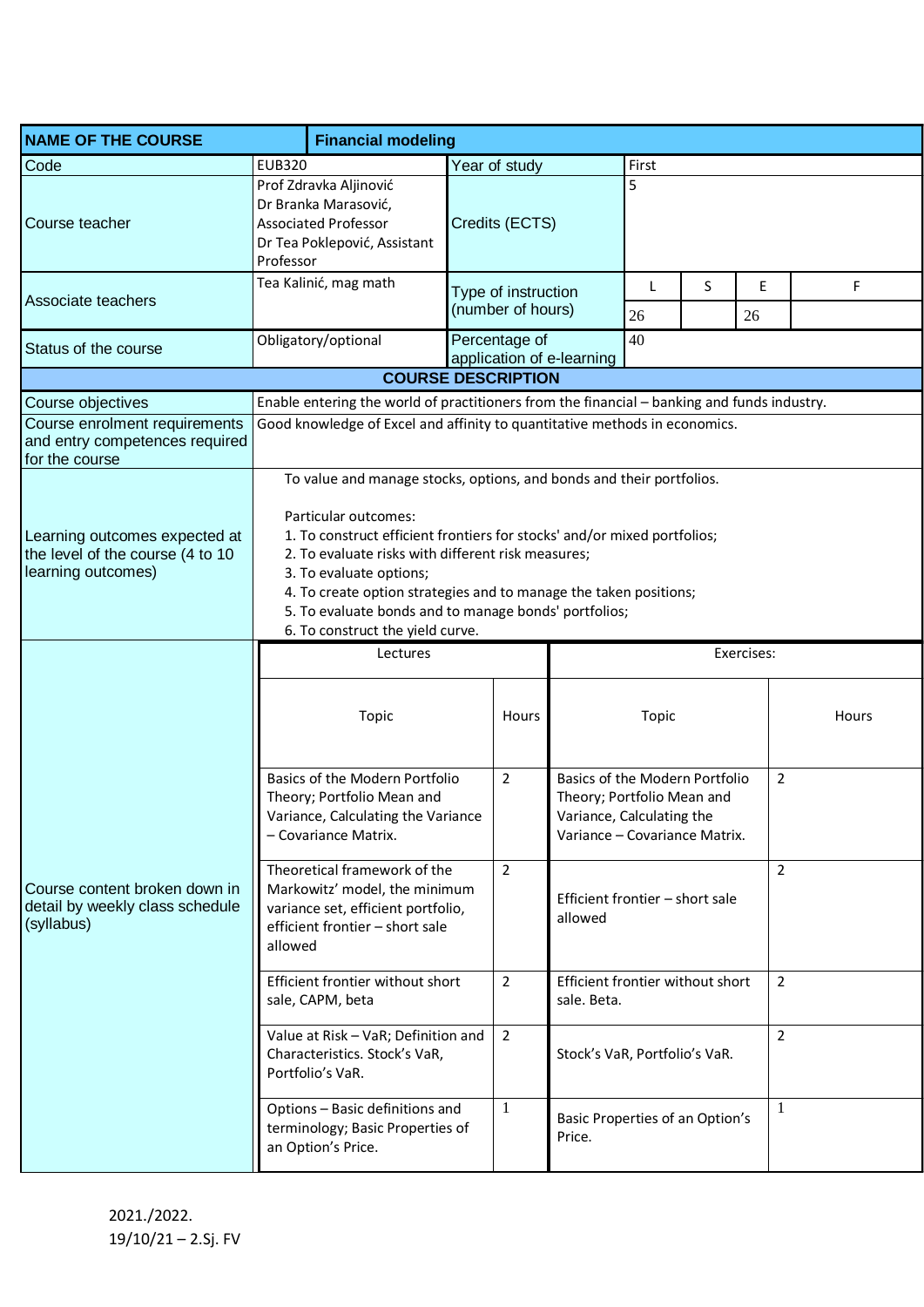|                                                                                                                                                                                 | Option Strategies; Hedging,<br>Spread, Straddle.                                                                                                                                                                                                                                                                                                                                                                           |                    | $\overline{2}$   | Spread, Straddle. |                                                                                               | Option Strategies; Hedging,                                                                                             |                                                                                              | $\overline{2}$ |                |  |
|---------------------------------------------------------------------------------------------------------------------------------------------------------------------------------|----------------------------------------------------------------------------------------------------------------------------------------------------------------------------------------------------------------------------------------------------------------------------------------------------------------------------------------------------------------------------------------------------------------------------|--------------------|------------------|-------------------|-----------------------------------------------------------------------------------------------|-------------------------------------------------------------------------------------------------------------------------|----------------------------------------------------------------------------------------------|----------------|----------------|--|
|                                                                                                                                                                                 | General Restrictions on European<br>and American Option Prices                                                                                                                                                                                                                                                                                                                                                             |                    | $\overline{2}$   | Prices            |                                                                                               | <b>General Restrictions on</b><br>European and American Option                                                          |                                                                                              | $\overline{2}$ |                |  |
|                                                                                                                                                                                 | The Binomial Option Pricing<br>Model                                                                                                                                                                                                                                                                                                                                                                                       |                    | $\mathbf 2$      |                   | The Binomial Option Pricing<br>Model                                                          |                                                                                                                         |                                                                                              | $\overline{2}$ |                |  |
|                                                                                                                                                                                 | The Black-Scholes Option Pricing<br>Model                                                                                                                                                                                                                                                                                                                                                                                  |                    |                  | $\mathbf 2$       |                                                                                               | <b>Pricing Model</b>                                                                                                    | The Black-Scholes Option                                                                     |                | $\overline{2}$ |  |
|                                                                                                                                                                                 | Option Price Sensitivity Analysis-<br>Greeks                                                                                                                                                                                                                                                                                                                                                                               |                    |                  | $\overline{2}$    | - Greeks                                                                                      |                                                                                                                         | <b>Option Price Sensitivity Analysis</b>                                                     |                | $\overline{2}$ |  |
|                                                                                                                                                                                 | Bonds: the value of a bond, clean<br>price, accrued interest, dirty price.<br>Duration. Bond yield.                                                                                                                                                                                                                                                                                                                        |                    |                  | $\overline{2}$    | yield.                                                                                        |                                                                                                                         | Bonds: the value of a bond,<br>clean price, accrued interest,<br>dirty price. Duration. Bond |                | $\overline{2}$ |  |
|                                                                                                                                                                                 | <b>Bond Portfolio Immunization</b>                                                                                                                                                                                                                                                                                                                                                                                         |                    |                  | $\overline{2}$    |                                                                                               | <b>Bond Portfolio Immunization</b>                                                                                      |                                                                                              |                | $\overline{2}$ |  |
|                                                                                                                                                                                 | The term structure of interest<br>rates - yield curve. The forward<br>rate and forward curve.                                                                                                                                                                                                                                                                                                                              |                    | $\overline{2}$   |                   | The term structure of interest<br>rates - yield curve. The forward<br>rate and forward curve. |                                                                                                                         |                                                                                              | $\overline{2}$ |                |  |
|                                                                                                                                                                                 | Nelson-Siegel model. Yield curve<br>approximation.                                                                                                                                                                                                                                                                                                                                                                         |                    | $\mathbf{1}$     |                   |                                                                                               | Nelson-Siegel model. Yield<br>curve approximation.                                                                      |                                                                                              | 1              |                |  |
|                                                                                                                                                                                 |                                                                                                                                                                                                                                                                                                                                                                                                                            |                    |                  |                   |                                                                                               |                                                                                                                         |                                                                                              |                |                |  |
| Format of instruction                                                                                                                                                           | $\boxtimes$ lectures<br>$\Box$ seminars and workshops<br>$\boxtimes$ exercises<br>$\Box$ on line in entirety<br>$\boxtimes$ partial e-learning<br>$\Box$ field work                                                                                                                                                                                                                                                        |                    |                  |                   |                                                                                               | <b>⊠</b> independent assignments<br>$\Box$ multimedia<br>$\Box$ laboratory<br>$\Box$ work with mentor<br>$\Box$ (other) |                                                                                              |                |                |  |
| Student responsibilities                                                                                                                                                        | Students are obliged for active participation in the course performance. Student's activity will be<br>observed through 13 independent assignments - exercises in Excel, which will be announced on the<br>Moodle platform through semester.<br>Students are obliged to attend 70% of classes - lectures and exercises, and to have all independent<br>assignments - exercises done and documented on the Moodle platform. |                    |                  |                   |                                                                                               |                                                                                                                         |                                                                                              |                |                |  |
| Screening student work (name<br>the proportion of ECTS credits<br>for each activity so that the total<br>number of ECTS credits is<br>equal to the ECTS value of the<br>course) | Class<br>attendance                                                                                                                                                                                                                                                                                                                                                                                                        | 1.5<br><b>ECTS</b> | Research         |                   | 3 ECTS*<br>Practical training                                                                 |                                                                                                                         | 3 ECTS*                                                                                      |                |                |  |
|                                                                                                                                                                                 | Experimental<br>work                                                                                                                                                                                                                                                                                                                                                                                                       | Report             |                  |                   |                                                                                               |                                                                                                                         | Independent<br>assignments                                                                   |                | 0.5 ECTS       |  |
|                                                                                                                                                                                 | Essay                                                                                                                                                                                                                                                                                                                                                                                                                      |                    | Seminar<br>essay |                   |                                                                                               | 3 ECTS*                                                                                                                 | (Other)                                                                                      |                |                |  |
|                                                                                                                                                                                 | Mid-term<br>exams                                                                                                                                                                                                                                                                                                                                                                                                          | 3 ECTS*            | Oral exam        |                   |                                                                                               |                                                                                                                         | (Other)                                                                                      |                |                |  |
|                                                                                                                                                                                 | Written exam                                                                                                                                                                                                                                                                                                                                                                                                               | 3 ECTS*            | Project          |                   |                                                                                               |                                                                                                                         | (Other)                                                                                      |                |                |  |
| Grading and evaluating student<br>work in class and at the final<br>exam                                                                                                        | 1. Three mid-term exams during classes.<br>2. Research/Seminar essay/ Practical training during classes.<br>3. Exam: written + Excel<br>* The course content is divided into three main parts: stocks, options, bonds. Each part can be passed                                                                                                                                                                             |                    |                  |                   |                                                                                               |                                                                                                                         |                                                                                              |                |                |  |